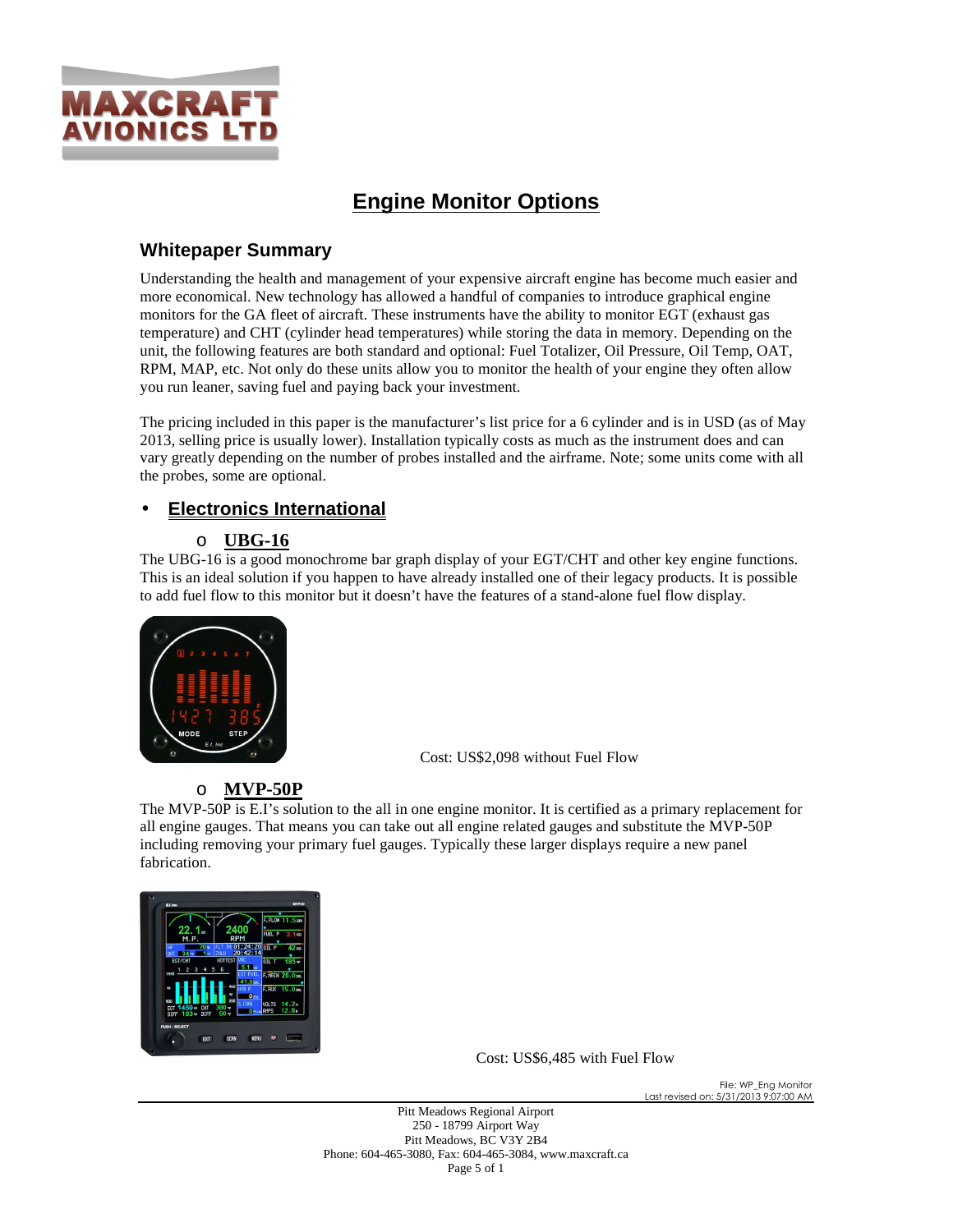

# • **Insight Avionics**

## o **G1,G2,G3,G4 series**

Insight came out with the first bar graph analyzer decades ago and they recently introduced their next generation colour 2 ¼ " and 3" versions. This is a unit packed with features albeit hard to see all the data in the smaller version. They have done a nice job with offering different packages at different price categories to suit all owners.



Cost: G3 US\$3,367 with Fuel Flow

# • **JP Instruments**

### o **EDM700**

This instrument is also a monochrome bar graph display. It features many options along with a fully featured fuel flow/totalizer. To date this has been the most popular monitor mainly because it is slightly more user friendly than its competitors. This unit now comes as a 2  $\frac{1}{4}$  " or 3  $\frac{1}{8}$  " sizing.



Cost: US\$3,025 with Fuel Flow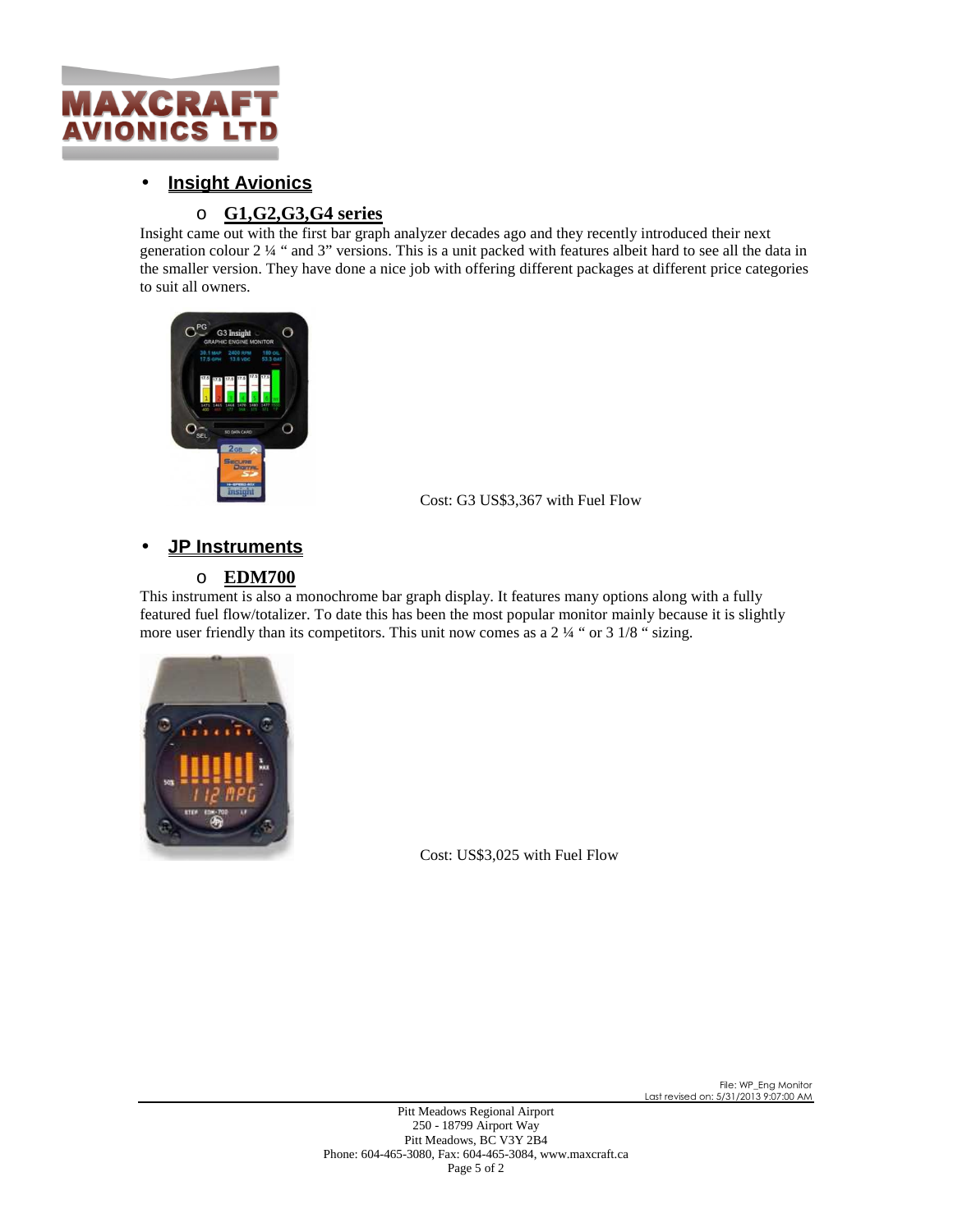

#### **EDM730/830**

This is a recently introduced product and basically has the same information but on a multicolour larger LCD display. The advantage of this is it displays all of the data at once instead of having to scroll through it. Very good solutions as long as you have room in your panel. It fits in a 3 1/8" hole but the display is larger. The EDM830 offers everything the 730 does plus RPM, MAP, OAT, Oil temp & pressure, % of HP



EDM730 Cost: US\$3,668 with Fuel Flow

EDM830 Cost: US\$4,660 with Fuel Flow

#### o **EDM900/930**

This is the all-in-one engine monitor, not only is it a larger display but it is STC'd for primary instrument replacement. What this means is you can take out your EGT/CHT, your engine cluster (Alt, Oil, etc), RPM, MAP, and Fuel level indicators and drop this in place. Graphically a nice looking product that does it all but will require some panel work.



EDM900 Cost: US\$6,707 with all functions and probes EDM930 Cost: US\$7,143 with all functions and probes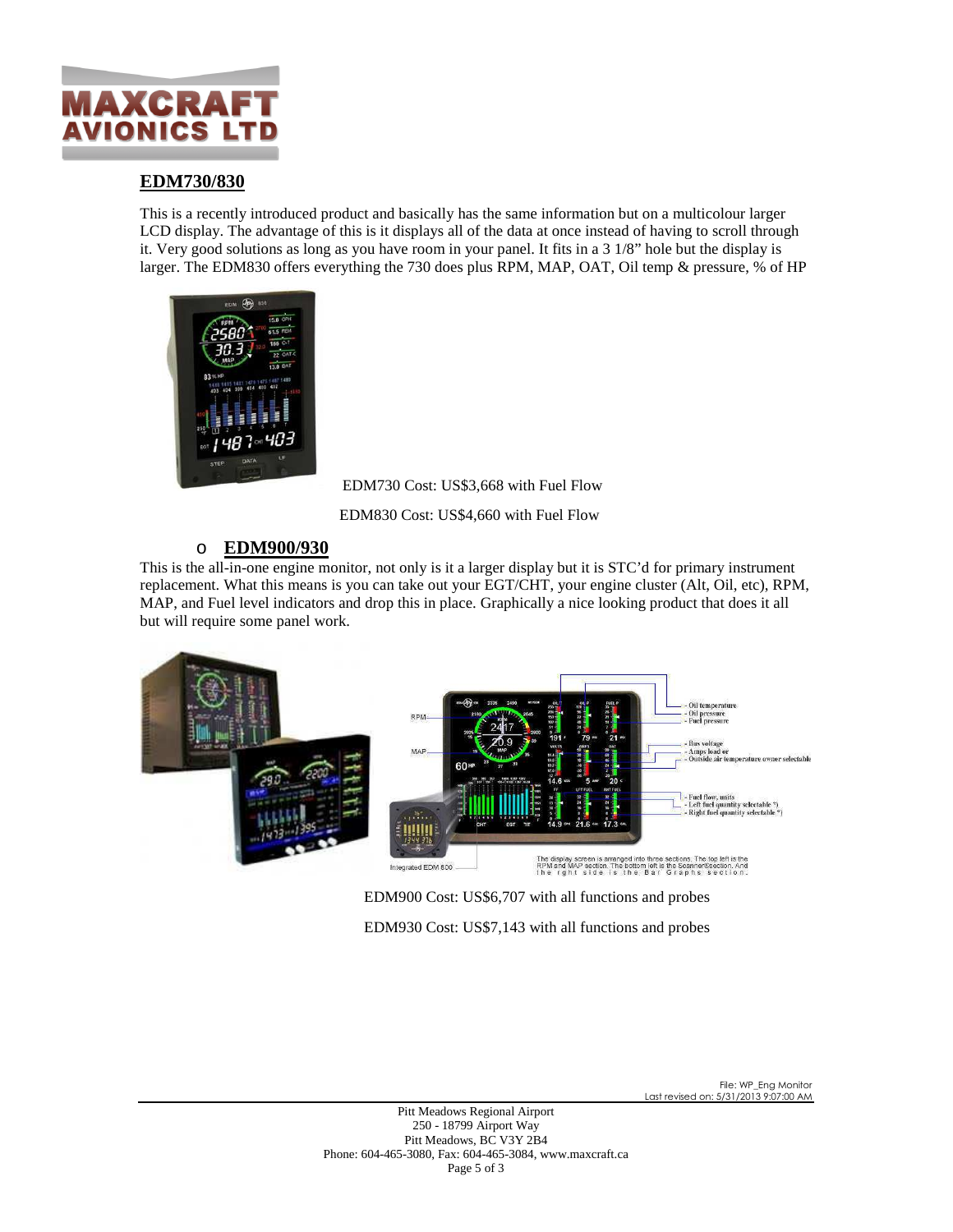

#### o **EDM960**

This is JPI's solution for the twin engine market. Uses the same display as the EDM930 but has remote boxes to allow termination at the firewall and then a data cable to the display box in the panel



EDM960 Cost: US\$17,444 with all functions and probes

### • **Ultra Electronics**

#### o **Auracle CRM2100**

The AuRACLE CRM2100 is a dual-box networked system. The system's Engine Interface Unit (EIU) is mounted on the engine-side of the firewall. All engine sensors connect directly to the EIU. Certified to replace all primary engine gauges but not fuel level. A well thought out product but also requires some panel work.



CRM2100 Cost: US\$7,495 with all functions and probes